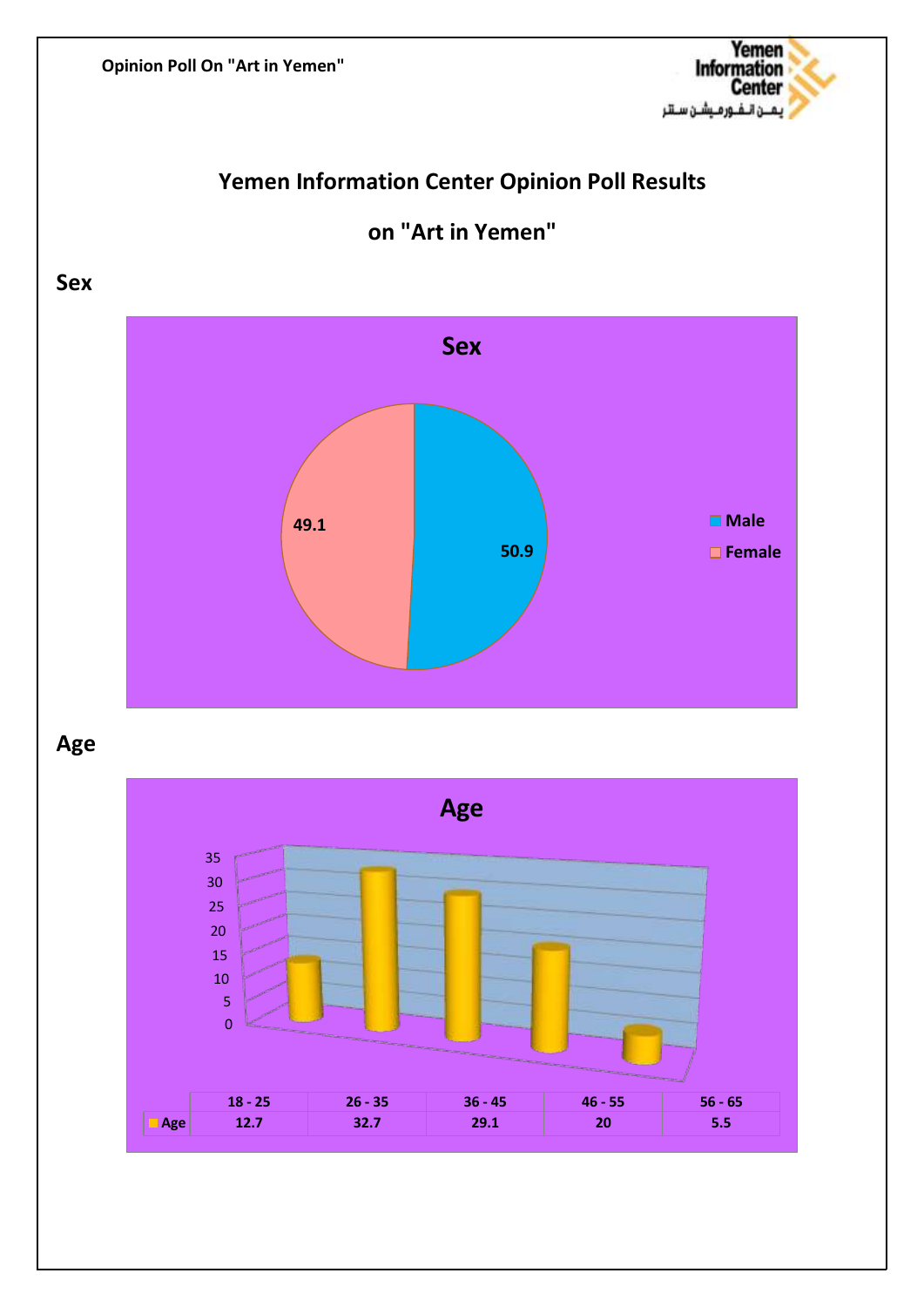

### **Educational Level**



# **Governorate**

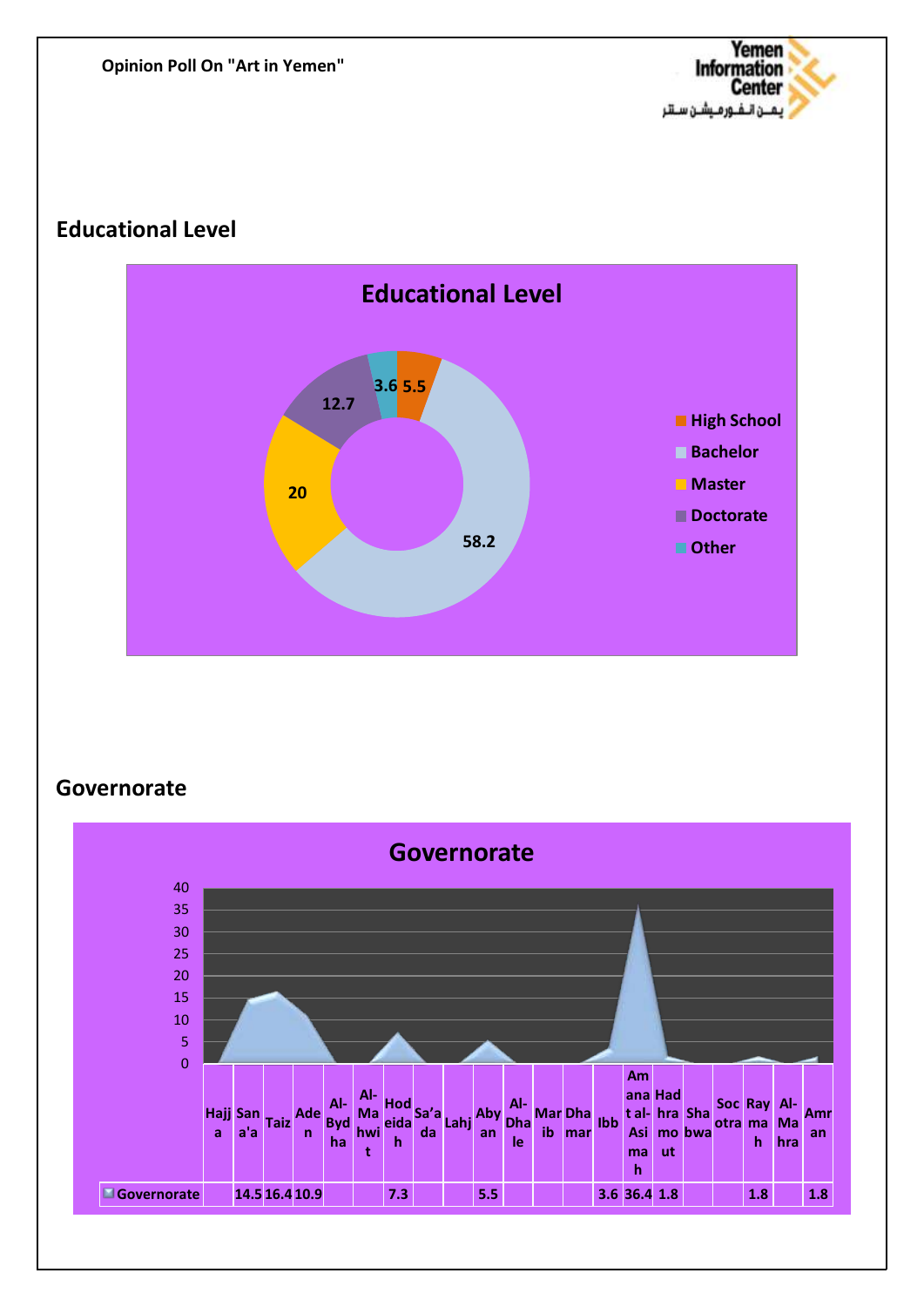



#### **Is art important in the life of societies in general?**

**To what extent do you agree with those who believe that art has a role in supporting the culture of peace in Yemen?**

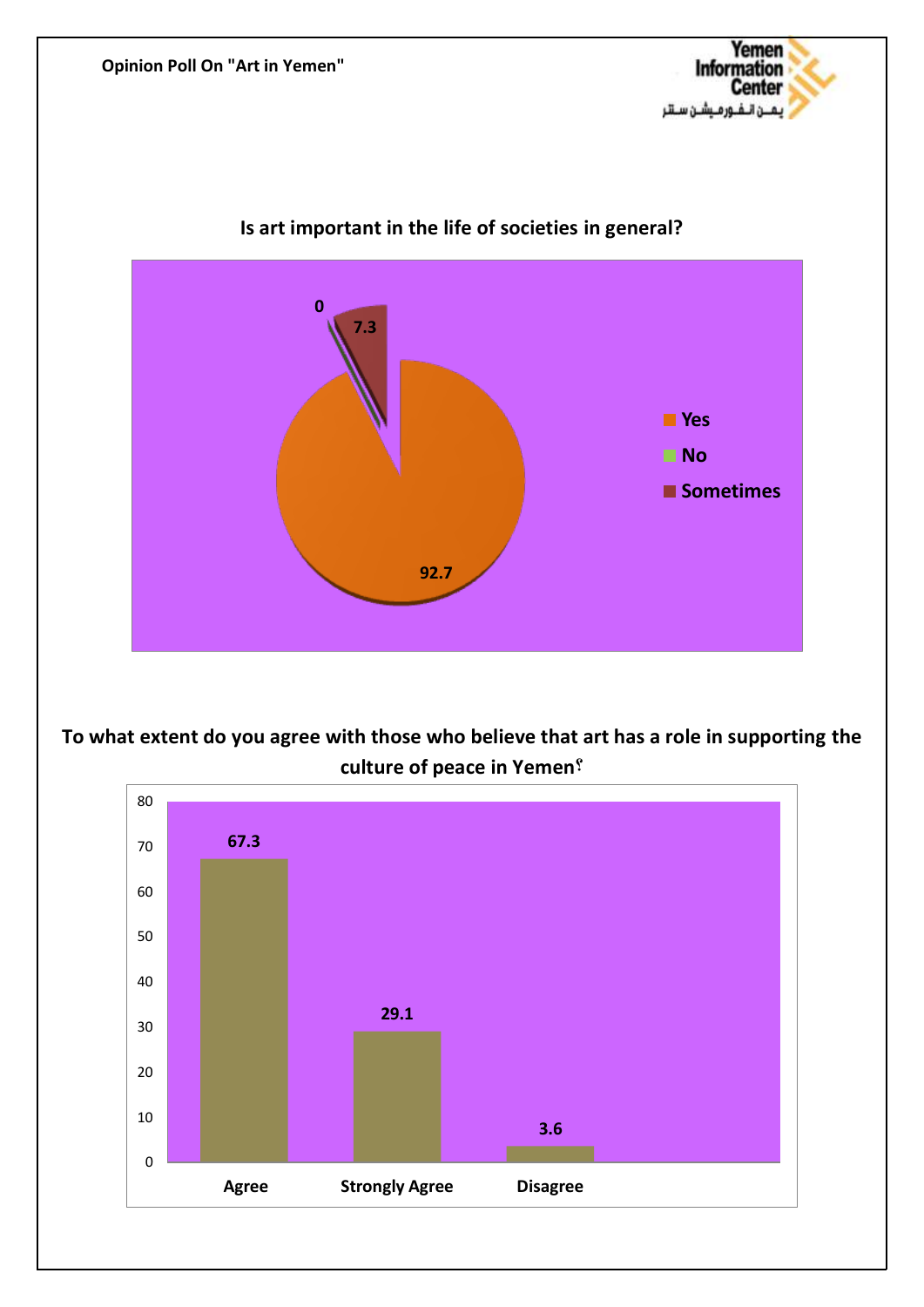



### **How do you evaluate the status of art in Yemen now?**

# **The Main Challenges Facing Yemen are:**

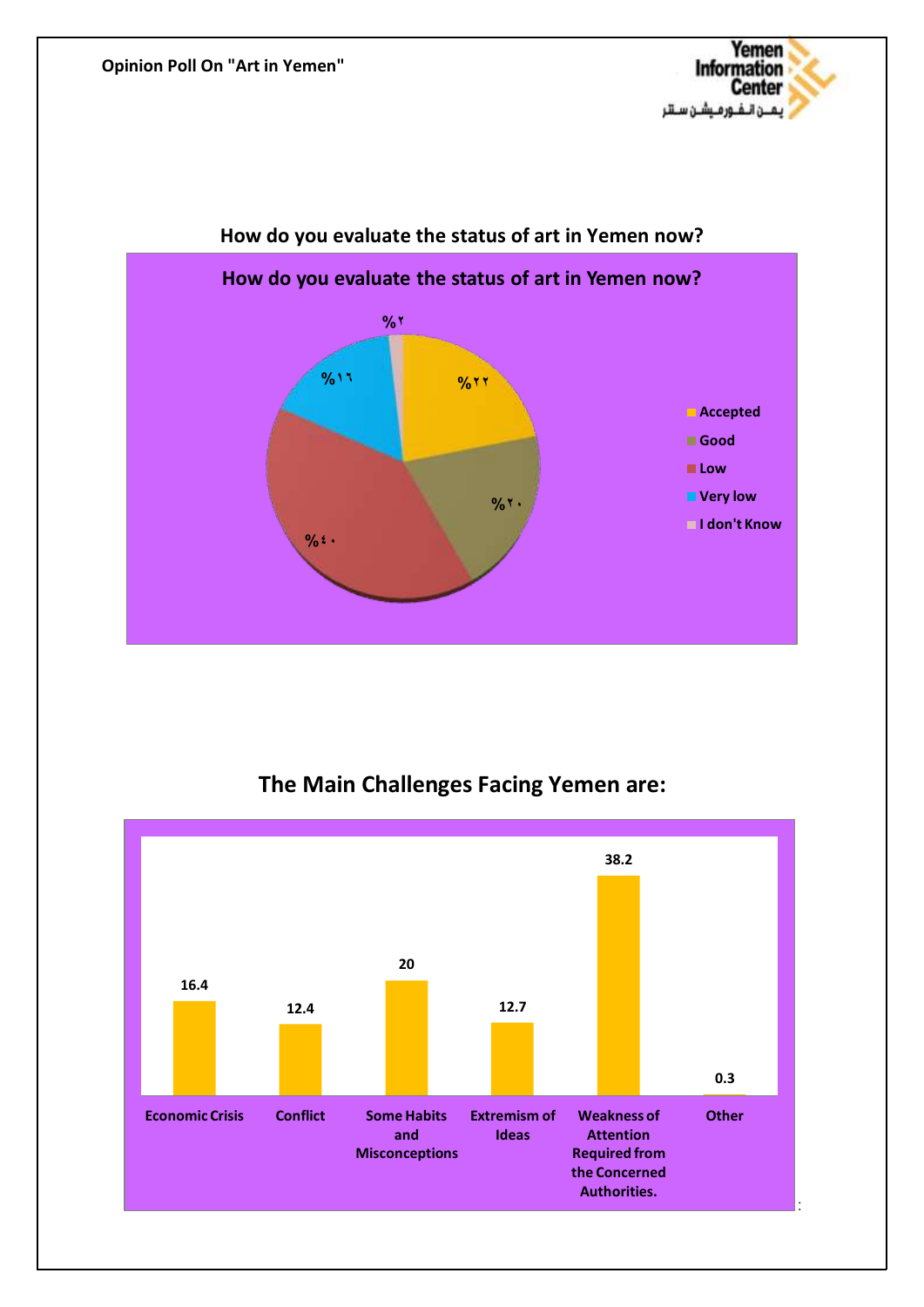

**What do you think about the role of the concerned authorities in supporting art?**



**What do you think of the roles that the civil society plays in supporting art?**

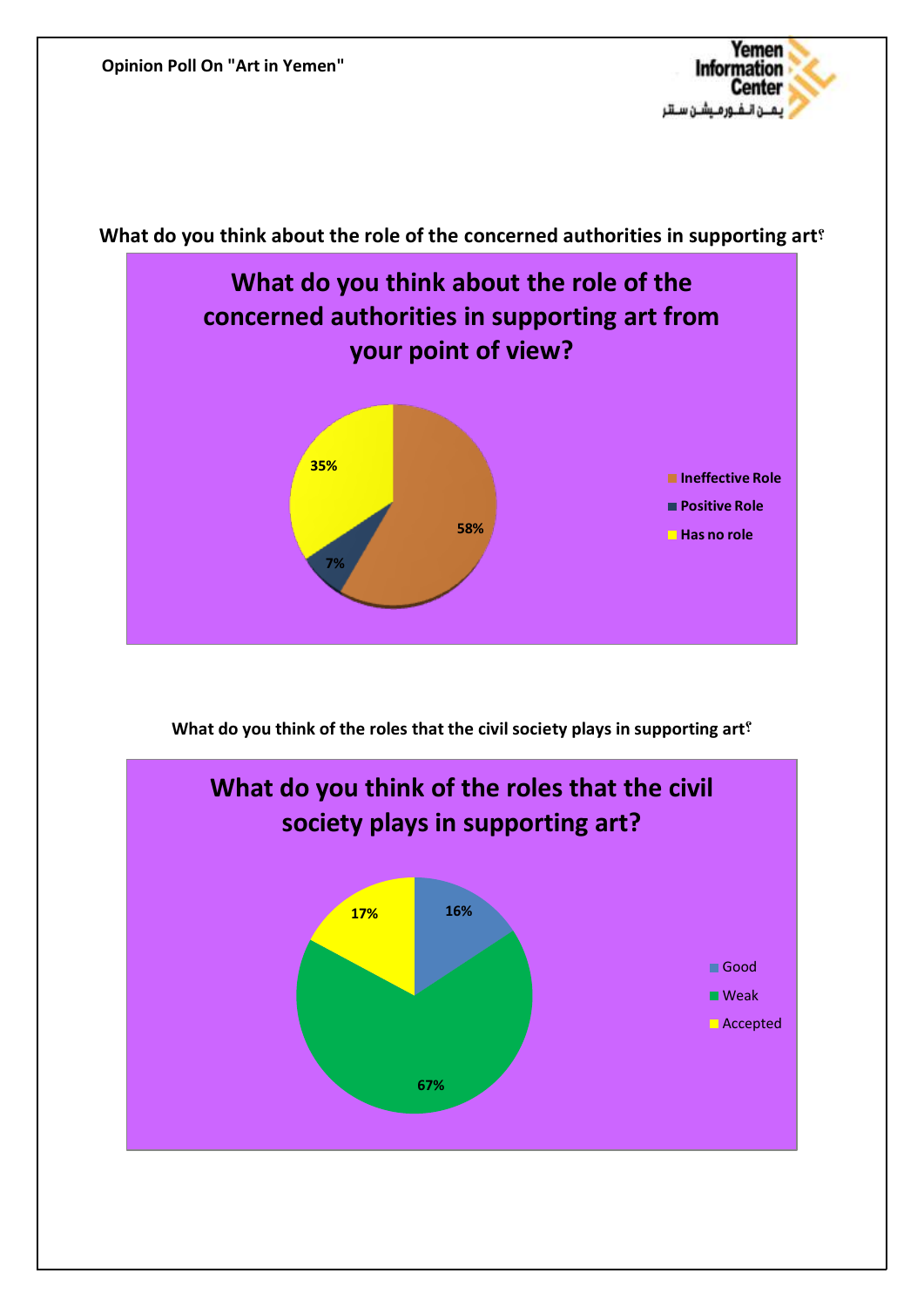





**Do you think that the idea of allocating classes in the field of art is a unique idea?**